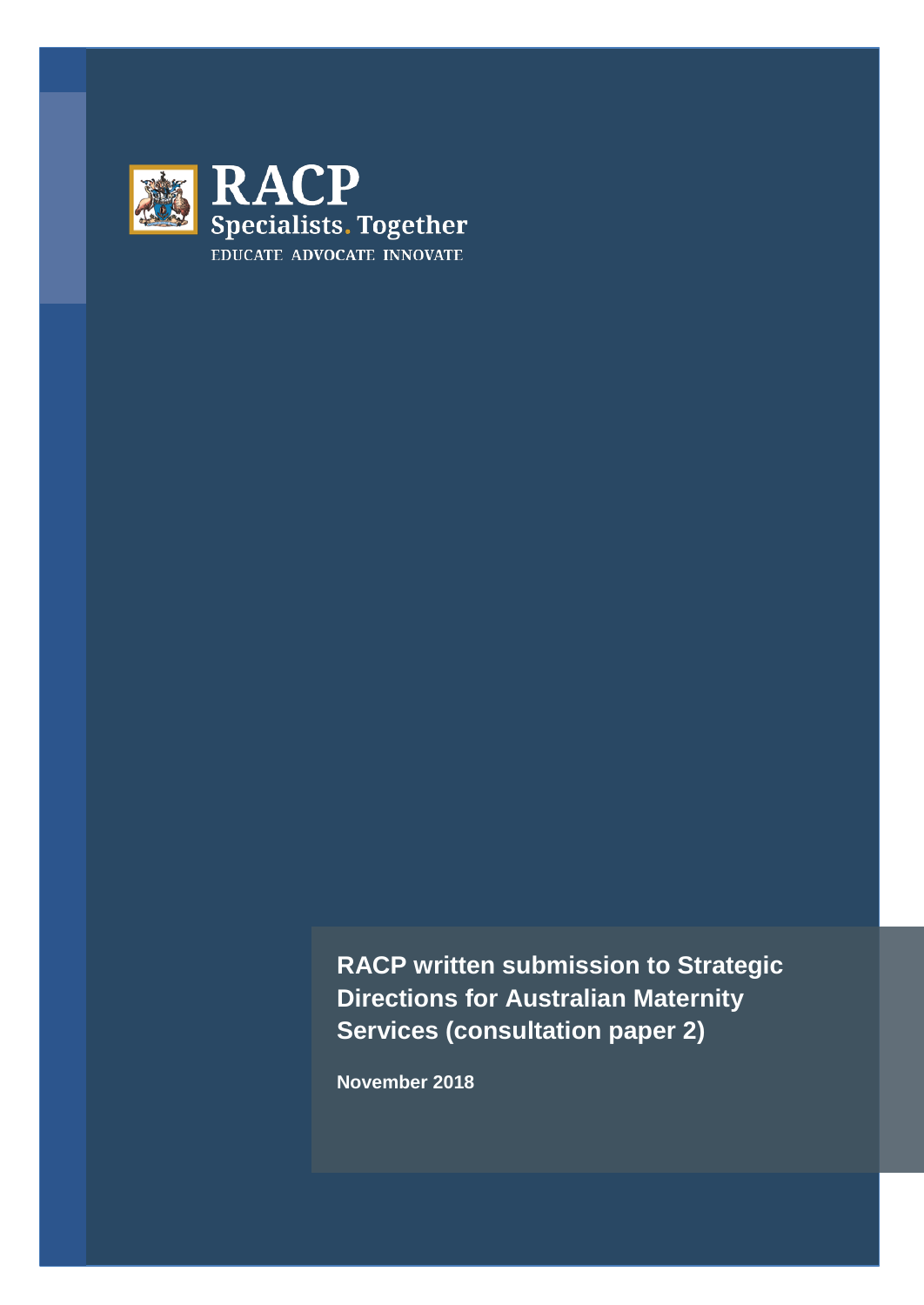# **RACP submission to Strategic Directions for Australian Maternity Services (consultation paper 2)**

Thank you for the opportunity to provide feedback on the 'Strategic Directions for Australian Maternity Services' consultation paper 2.

The Royal Australasian College of Physicians (RACP) represents over 17,200 fellows and 8,265 trainees across over 30 specialties in Australia and New Zealand. Our membership includes 5,300 paediatric fellows and trainees, who routinely work with newborns, infants, young children and their families. Our Paediatric and Child Health Division works across a range of children's health policy issues. Significant current areas of focus include inequities in child health, optimal early childhood healthcare and Indigenous child health.

The RACP previously made a [submission](https://www.racp.edu.au/docs/default-source/advocacy-library/racp-submission-to-national-strategic-approach-to-maternity-services-consultation.pdf?sfvrsn=abc5121a_4) on the draft National Strategic Approach to Maternity Services (NSAMS) (consultation paper 1, June 2018). An RACP representative, Prof Callaway, attended the Brisbane workshop to provide feedback on the Strategic Directions for Australian Maternity Services (consultation paper 2) as part of the second round of consultations. The RACP learned that its initial submission was very valuable to the Department of Health and was encouraged to provide a submission to this second consultation paper.

This submission draws on the expertise of members of our Paediatrics and Child Health Division, the Australian Diabetes in Pregnancy Society (ADIPS) and the Society of Obstetric Medicine of Australia and New Zealand (SOMANZ). The RACP acknowledges the valuable expertise of members of ADIPS and SOMANZ during the development of this submission.

Overall, the RACP supports the four values used to structure consultation paper 2 – respect, access, choice and safety. These values align well with the values recommended by the RACP in our submission for consultation paper 1. Specifically, we advocated for safe, high quality care that is respectful, supportive and woman-centred.

The RACP commends the way that the values are each supported by principles for women-centred care, that are in turn followed by strategic directions with the explanatory underpinning rationale. Mechanisms for achieving the strategic directions, in the form of enablers or actions and activities are also described.

We would like to provide the following detailed feedback to further strengthen the document.

# **Detailed feedback on the Strategic Directions for Australian Maternity Services consultation paper 2**

# **1. Value: Respect**

The first value 'Respect' describes the need for 'respectful, wholistic care' (1.1) of women and the respectful 'collaboration between health professionals' (1.2) aiming to strengthen interdisciplinary collaboration, culture and communication between health professions.

## 'Collaboration between health professionals' (1.2)

The RACP recommends that the strategic direction under 1.2 should be amended to address systemic issues that influence interdisciplinary collaboration, culture and communication. The RACP recommends investing in systems which nurture and support interdisciplinary collaboration, culture and communication.

Under the enablers for 1.2 we recommend considering the introduction of MBS item numbers for specialist expertise (e.g. obstetric physicians, neonatologists, maternal fetal medicine specialists) to be provided to a local health care team via email, phone calls or other methods of communication.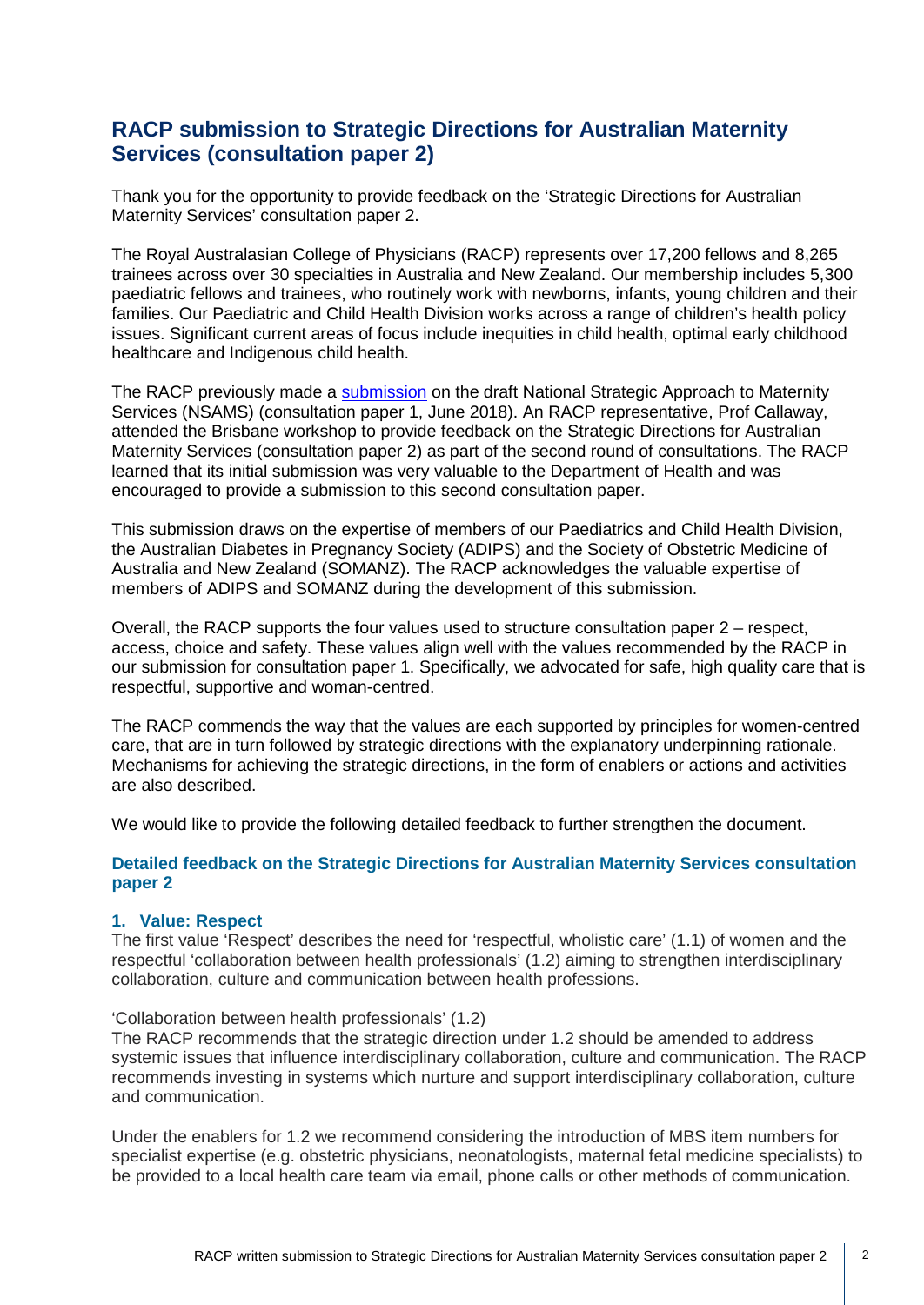Through such MBS items specialist to specialist or specialist to GP non-face to face communications could be facilitated and supported including for communications without the patient needing to be present

Another enabler under 1.2 would be ensuring that the upcoming roll out of digital patient health records effectively crosses and integrates the different health and allied health service sector involved in maternity services.

The RACP strongly recommends that the second enabler listed on page 5 includes the Royal Australasian College of Physicians (RACP) as another important stakeholder when developing and issuing a joint statement about working together for the benefits of women, babies and health professionals. A joint statement should highlight the importance of transitioning women who have had complicated pregnancies to long term specialist care and to specialist preconception care prior to another pregnancy. The inter-conception period provides an excellent opportunity to improve the health of the mother and future children after a complicated pregnancy.

## **2. Value: Access**

Under this value, 'improving access to continuity of care (2.1), to maternity care (2.2) and mental health support' (2.3) are listed.

## 'Improving access to continuity of care (2.1)

The RACP supports the first enabler listed under 2.1 (page 6) that seeks to increase the range of continuity of care models available for women in their geographic location. The RACP recommends strengthening the first enabler through specialist training upskilling physicians in obstetric medicine, neonatology and maternal fetal medicine, as well as the development of telemedicine approaches of care which would allow highly specialised expertise and care to be accessed by women and their babies in their own geographic location.

The RACP acknowledges that GP obstetricians are often the local medical professional also responsible for the care of the newborn. The RACP agrees that a lot of uncomplicated neonatal medical problems can be cared for in local centres by appropriately trained non-paediatricians (with paediatric support provided by phone or telemedicine as required), however, a common factor determining the need for transfer is the availability of nurses/midwives and their respective level of training to care for the baby at the local centre.

The RACP suggests that the third enabler to 'conduct research on the cost benefit of models' under 2.1 should also include researching the 'intention to treat'. It would be beneficial to calculate the cost of needs according to where women were initially assigned to be treated, rather than where they ended up. Some obstetric physicians report that they often see women who were assigned to (or accessed) very low risk models of care, with high-risk features of their health either not being disclosed or being missed resulting in preterm birth and severe maternal complications. Those women wrongly assigned to very low risk models of care result in a very high burden of costs to the system, as well as to the preterm infant, mother and family. If these women were cared for in a highrisk care environment, adverse outcomes could be prevented or at least these women could be treated earlier for example with therapies such as aspirin, plaquenil, anti-coagulation, immunosuppressants for florid auto-immune disease.

## 'Improving access to maternity care (2.2)'

The RACP recommends that the strategic direction under 2.2 be reworded to 're-design services around the needs of women, their babies and communities, *ensuring these services are also safe and sustainable for the health care professionals delivering them'* (italics inserted by RACP).

The RACP recommends that the health and wellbeing needs of health care providers must also be considered when redesigning services. We are aware of the detrimental impacts of high rates of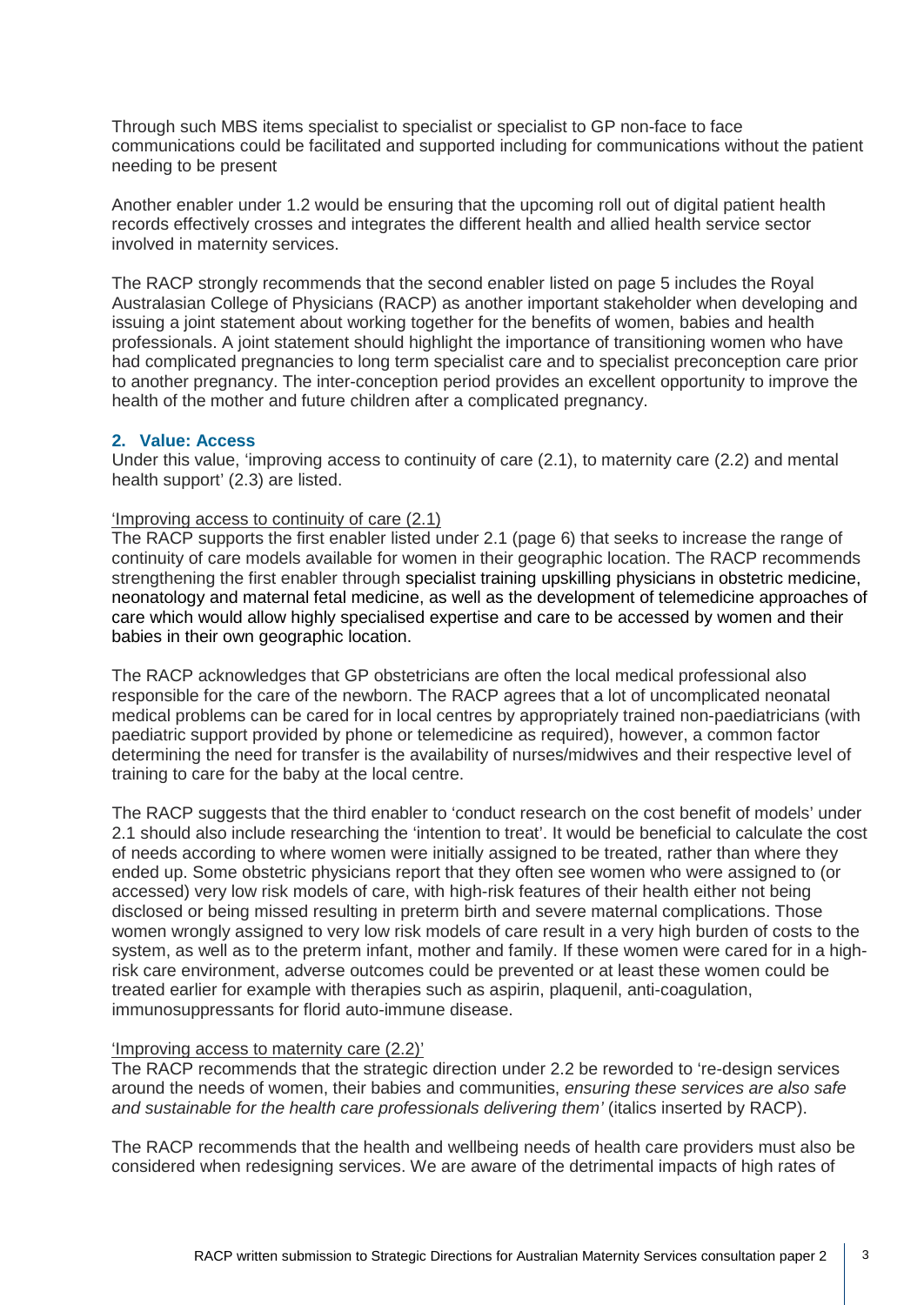anxiety, depression, suicidality and burnout in clinical staff and the organisational responsibility to address the mental health of staff. Anecdotal evidence from RACP members report having to support health care professionals from regional and rural areas who are stressed about having to care for a high risk pregnant woman who does not want to leave her local community to access specialist pregnancy care. When adverse outcomes occur in these highly complex and sensitive circumstances, it is important that health care workers receive appropriate support and best practice debriefing care including counselling. The RACP advocates for the redesign of health care services to meet the health and wellbeing needs of the health care workforce to deliver quality care to pregnant women and their babies in their community.

The RACP is supportive of the enablers listed under 2.2 but suggests that options for specialist expert support to local doctors via phone, email and telemedicine should be included. Consideration needs to be given to supporting women experiencing a high-risk pregnancy and their families through a time of additional financial and psychological burden. Such pregnancies are associated with extraordinary financial costs and stresses, for example in accessing high level maternity care services in tertiary centres far from home over a prolonged period.

With regards to the second strategic direction under 2.2 'to improve care in the postnatal period', the RACP recommends that a further enabler be added. A nationwide recall system/register should be developed reminding postpartum women about the need for long term chronic disease prevention after a complicated pregnancy. There is substantial evidence<sup>[1](#page-3-0),[2](#page-3-1)</sup> that pregnancy is a metabolic stress test for the woman and that complications of pregnancy indicate a risk for that woman to develop that disease later in life. For example, gestational diabetes<sup>[3](#page-3-2)</sup>, hypertension in pregnancy, liver dysfunction in pregnancy, renal dysfunction in pregnancy, thrombocytopenia in pregnancy.[4](#page-3-3),[5](#page-3-4)

#### 'Improving access to mental health support' (2.3)

We recommend that this principle be amended to provide access to mental health care for the whole family including the mother, father, partners, carers and siblings.

The corresponding enablers under 2.3 should to be amended to include the need for traumainformed care. There is increasing evidence that adverse childhood events underpin much adult chronic mental illness, and that it particularly influences maternity care<sup>[6](#page-3-5)</sup>. Research has shown that up to 30 per cent of Australian women have experienced some form of sexual abuse in their lifetime  $<sup>7</sup>$  $<sup>7</sup>$  $<sup>7</sup>$  and that this can greatly impact on their maternity care. In fact, this may significantly influence</sup> women to seek "non-institutional care" such as home births for example. Hospital (institutional) care may sometimes be safer for these women if it was recognised more clearly why it is so hard for them to engage in models of care embedded in a hospital. There are national frameworks published

<span id="page-3-0"></span><sup>1</sup> Williams, D (2003): Pregnancy: a stress test for life. Current Opinion in Obstetrics and Gynecology. 2003 Dec;15(6):465-71. DOI: 10.1097/01.gco.0000103846.69273.ba

<span id="page-3-1"></span><sup>&</sup>lt;sup>2</sup> Bilhartz TD, Bilhartz PA, Bilhartz TN, Bilhartz RD. (2011): Making use of a natural stress test: pregnancy and cardiovascular risk. J [Womens Health \(Larchmt\).](https://www.ncbi.nlm.nih.gov/pubmed/21453034) 2011 May;20(5):695-701. DOI: 10.1089/jwh.2010.2291.

<span id="page-3-2"></span><sup>3</sup> Catalano, PM (2010)[: Obesity, insulin resistance, and pregnancy outcome.](https://www.ncbi.nlm.nih.gov/pubmed/20457594) Reproduction. 2010 Sep;140(3):365-71. doi: 10.1530/REP-10-0088.

<span id="page-3-3"></span><sup>4</sup> Craici I, Wagner S, Garovic VD.(2008): Preeclampsia and future cardiovascular risk: formal risk factor or failed stress test? Ther Adv Cardiovasc Dis. 2008 Aug;2(4):249-59. doi: 10.1177/1753944708094227.

<span id="page-3-4"></span><sup>5</sup> Newstead J, von Dadelszen P, Magee LA. (2007): Preeclampsia and future cardiovascular risk. Expert Rev Cardiovasc Ther. 2007 Mar;5(2):283-94. Review.

<span id="page-3-5"></span><sup>6</sup> Quadara, A. and Hunter, C. (2016): Principles of Trauma-informed approaches to child sexual abuse: A discussion paper, Royal Commission into Institutional Responses to Child Sexual Abuse, Sydney., page 12. Available at:

[https://www.childabuseroyalcommission.gov.au/sites/default/files/file-list/Research%20Report%20-%20Principles%20of%20trauma](https://www.childabuseroyalcommission.gov.au/sites/default/files/file-list/Research%20Report%20-%20Principles%20of%20trauma-informed%20approaches%20to%20child%20sexual%20abuse%20A%20discussion%20paper%20-%20Treatment%20and%20support%20needs.pdf)[informed%20approaches%20to%20child%20sexual%20abuse%20A%20discussion%20paper%20-](https://www.childabuseroyalcommission.gov.au/sites/default/files/file-list/Research%20Report%20-%20Principles%20of%20trauma-informed%20approaches%20to%20child%20sexual%20abuse%20A%20discussion%20paper%20-%20Treatment%20and%20support%20needs.pdf)

[<sup>%20</sup>Treatment%20and%20support%20needs.pdf](https://www.childabuseroyalcommission.gov.au/sites/default/files/file-list/Research%20Report%20-%20Principles%20of%20trauma-informed%20approaches%20to%20child%20sexual%20abuse%20A%20discussion%20paper%20-%20Treatment%20and%20support%20needs.pdf) (accessed 7 November 2018)

<span id="page-3-6"></span><sup>7</sup> Quadara, A. and Hunter, C. (2016) and Child Families Communities Australia (2013). The prevalence of child abuse and neglect. Fact Sheet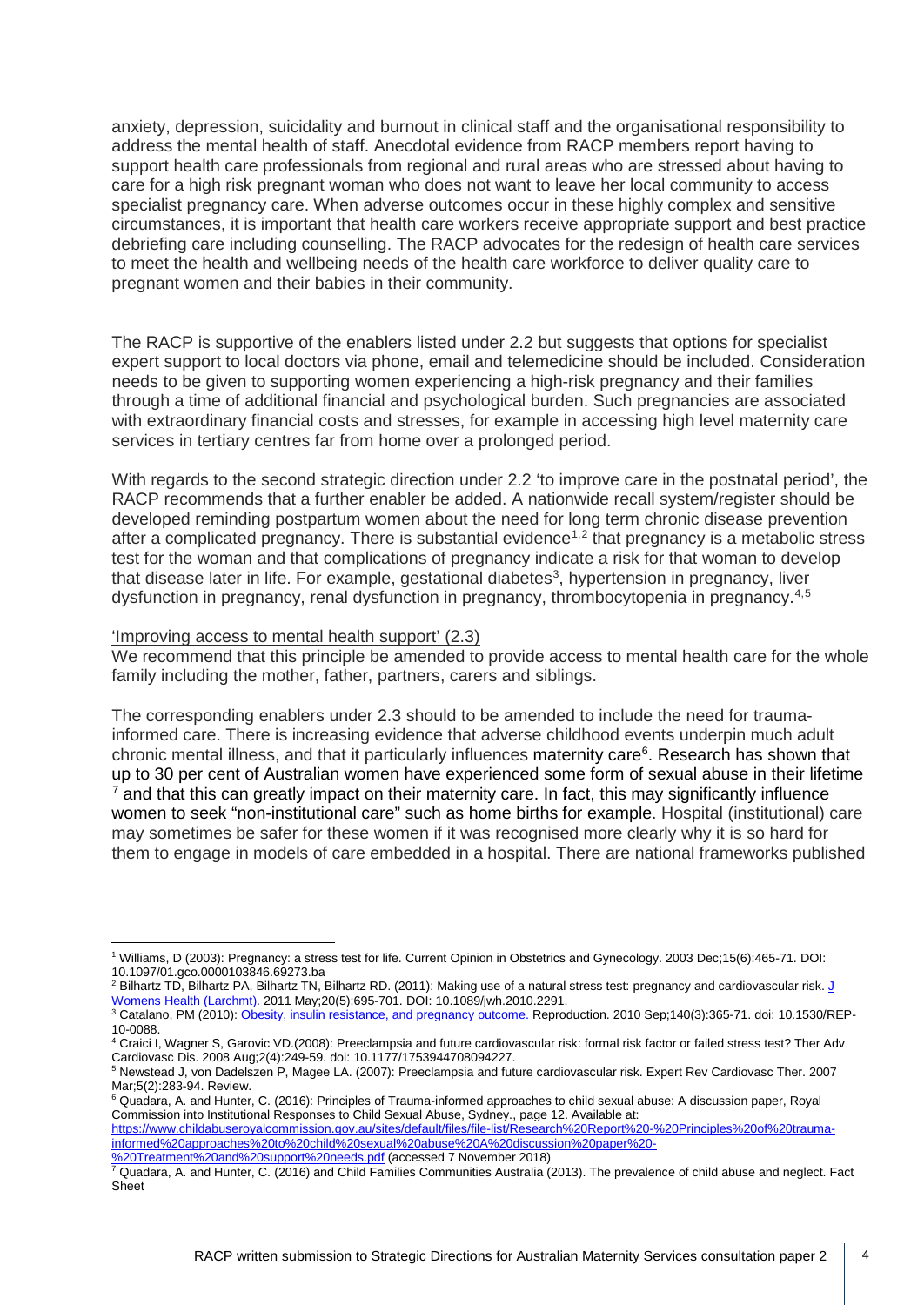around trauma-informed care which the RACP recommends should be referred to in this document. [8,](#page-4-0)[9](#page-4-1)

As an additional enabler under 2.3, the RACP suggests that a national working party around trauma-informed care in maternity services be convened to develop safer maternity services for women and their families. We also recommend that a national strategy for universal parenting education be developed to reduce the transgenerational transmission of trauma (especially emotional trauma) and reduce the stress for parents.

## **3. Value: Choice**

The consultation paper 2 lists under this value 'providing information about local maternity services' (3.1) and 'supporting informed choice' (3.2).

The RACP recommends that the principles under 3.1 and 3.2 include a reference to preconception care. Although preconception care is generally provided by GPs, increasingly women need to access highly specialised preconception care, which is a fundamental part of most high-quality maternity services. As the RACP has outlined in its previous submission<sup>[10](#page-4-2)</sup> to consultation paper 1, preconception care is critical for the health of future Australians. Preconception assessment of preexisting diabetics for example is essential to improve blood glucose control and prevent fetal malformations. Poorly controlled diabetes in the first trimester increases rates of miscarriage and serious congenital malformations. These complications can be improved by good preconception diabetes control.<sup>[11,](#page-4-3)[12](#page-4-4)</sup>

Specialist preconception care has been demonstrated to be cost effective and to prevent adverse pregnancy and neonatal outcomes, including congenital anomalies. There is indisputable evidence for this in pre-pregnancy diabetes.<sup>[13](#page-4-5),[14,](#page-4-6)[15](#page-4-7)</sup> Therefore, the RACP recommends that the enablers under 3.1 be amended to include:

- a national review of the costs/benefits of preconception care and
- the development of a national set of standards for high quality preconception care.

# **4. Value: Safety**

This value includes 'supporting cultural safety' (4.1) for Aboriginal and Torres Strait Islander women and women from culturally and linguistically diverse background, 'supporting the maternity care workforce' (4.2) and 'supporting safety and quality in maternity care' (4.3) including reducing the stillbirth rate.

<span id="page-4-0"></span><sup>&</sup>lt;sup>8</sup> Kezelman, C and Stavropoulos, P. (2012): 'The last frontier'. Practice Guidelines for Treatment of Complex Trauma and Trauma Informed Care and Service Delivery. Available at:

[https://www.blueknot.org.au/Portals/2/Practice%20Guidelines/Blue%20Knot%20Foundation%20Guidelines\\_WEB\\_Final.pdf](https://www.blueknot.org.au/Portals/2/Practice%20Guidelines/Blue%20Knot%20Foundation%20Guidelines_WEB_Final.pdf) (accessed 7 November 2018)

<span id="page-4-1"></span><sup>9</sup> Mental Health Coordinating Council (MHCC) (2013): Trauma-Informed Care and Practice: Towards a cultural shift in policy reform across mental health and human services in Australia, A National Strategic Direction, Position Paper & Recommendations of the National Trauma-Informed Care and Practice Advisory Working Group, Authors: Bateman, J & Henderson, C (MHCC) Kezelman, C (Adults Surviving Child Abuse, ASCA). Available at:

[https://www.mhcc.org.au/wpcontent/uploads/2018/05/ticp\\_awg\\_position\\_paper\\_\\_v\\_44\\_final\\_\\_\\_07\\_11\\_13-1.pdf](https://www.mhcc.org.au/wpcontent/uploads/2018/05/ticp_awg_position_paper__v_44_final___07_11_13-1.pdf) (accessed 7 November 2018)

<span id="page-4-3"></span><span id="page-4-2"></span><sup>&</sup>lt;sup>10</sup> RACP (2018): RACP submission to the National Strategic Approach to Maternity Services Consultation Paper (June 2018), page 4 11 Wong VW, Suwandarathne H, Russell H: Women with pre-existing diabetes under the care of diabetes specialist prior to pregnancy: are their outcomes better? The Australian & New Zealand journal of obstetrics & gynaecology 2013, 53(2):207-210. Available at: <https://obgyn.onlinelibrary.wiley.com/doi/10.1111/ajo.12044> (accessed June 2018)

<span id="page-4-4"></span><sup>&</sup>lt;sup>12</sup> Towner, D. et al (1995): Congenital Malformations in Pregnancies Complicated by NIDDM: Increased risk from poor maternal metabolic control but not from exposure to sulfonylurea drugs. Diabetes Care 1995 Nov; 18(11): 1446-1451. Available at: <http://care.diabetesjournals.org/content/18/11/1446.short> (accessed June 2018)

<span id="page-4-5"></span><sup>&</sup>lt;sup>13</sup> Egan, A M et al (2016): A pre-pregnancy Care Program for Women with Diabetes: effective and cost Saving. J Clin Endocrinol Metab, April 2016, 101(4):1807–1815.<br><sup>14</sup> Murphy HR, Roland JM, Skinner TC, Simmons D, Gurnell E, Morrish NJ, Soo SC, Kelly S, Lim B, Randall J et al: Effectiveness of a

<span id="page-4-6"></span>regional prepregnancy care program in women with type 1 and type 2 diabetes: benefits beyond glycemic control. Diabetes Care 2010, 33(12):2514-2520. Available at http://care.diabetesjournals.org/content/33/12/2514.short?rss=1&cited-<br>by=yes&legid=diacare;33/12/2514&patientinform-links=yes&legid=diacare;33/12/2514 (accessed June 2018)

<span id="page-4-7"></span>[by=yes&legid=diacare;33/12/2514&patientinform-links=yes&legid=diacare;33/12/2514](http://care.diabetesjournals.org/content/33/12/2514.short?rss=1&cited-by=yes&legid=diacare;33/12/2514&patientinform-links=yes&legid=diacare;33/12/2514) (accessed June 2018)

<sup>15</sup> Yamamoto, Jennifer M. et al (2018): Community-based pre-pregnancy care programme improves pregnancy preparation in women with pregestational diabetes. Diabetologia (2018) 61: 1528.<https://doi.org/10.1007/s00125-018-4613-3> (accessed June 2018)